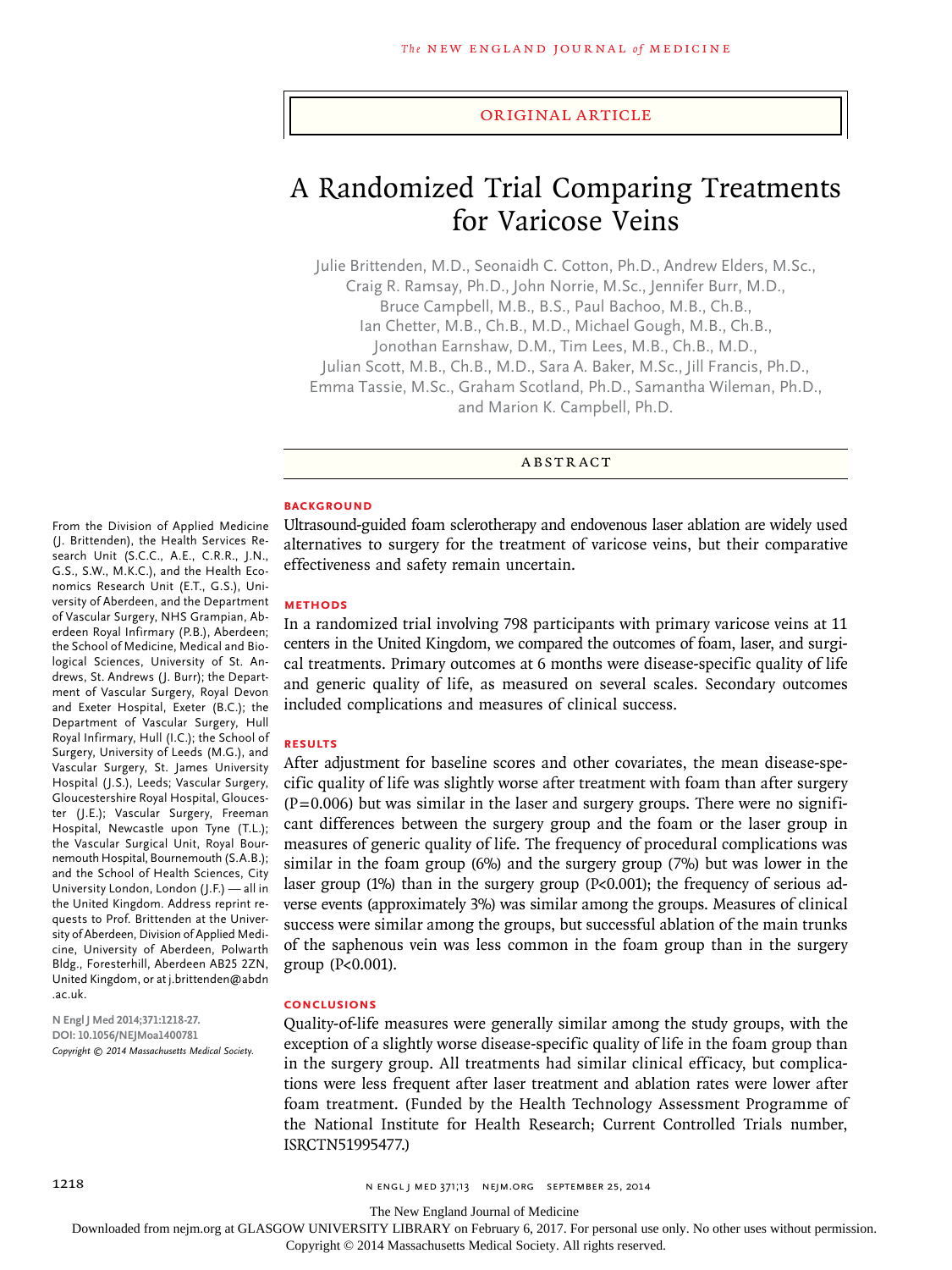ULTRASOUND-GUIDED FOAM SCLERO-<br>therapy and thermal ablation techniques<br>such as endovenous laser ablation have<br>become widely used alternatives to surgery for the therapy and thermal ablation techniques such as endovenous laser ablation have become widely used alternatives to surgery for the treatment of varicose veins. Previous randomized trials and meta-analyses have shown these treatments to be effective in terms of short-term technical success and clinician-reported outcomes.<sup>1-19</sup> Clinical practice guidelines recommend the use of patient-reported quality of life to assess the outcomes of treatment of varicose veins.<sup>20</sup> Quality of life was a primary outcome measure in two small randomized trials that compared surgery and endovenous laser ablation,<sup>5,9</sup> but to our knowledge, it has not been assessed as a primary outcome in randomized trials involving foam sclerotherapy.

We performed the Comparison of Laser, Surgery, and Foam Sclerotherapy (CLASS) trial, a large, multicenter, randomized, comparative-effectiveness trial, to assess quality of life and other outcomes of treatment of varicose veins. We compared foam sclerotherapy, laser therapy (with subsequent foam sclerotherapy for residual varicosities, if required), and surgery. $21$ 

#### Methods

#### **Patients**

We recruited patients requiring treatment of varicose veins in 11 vascular surgery departments in the United Kingdom between November 2008 and October 2012. All patients were assessed by a vascular surgeon and underwent initial duplex ultrasonographic scanning to assess suitability for treatment and entry into the study. Inclusion criteria were an age of 18 years or older, the presence of unilateral or bilateral primary symptomatic varicose veins (grade  $C_2$  or higher according to the clinical, etiologic, anatomical, and pathophysiological [CEAP] classification system, with  $C_{0}$  indicating no signs of venous disease,  $C<sub>1</sub>$  telangiectases or veins  $\leq$ 3 mm in diameter, C<sub>2</sub> varicose veins  $>3$  mm in diameter,  $C_3$  the presence of edema,  $C_4$ skin and subcutaneous changes,  $C_{5}$  healed ulcers, and  $C_6$  active ulceration,<sup>22</sup>), and reflux of the great or small saphenous veins of more than 1 second on duplex ultrasonography. Exclusion criteria were current deep-vein thrombosis, acute superficialvein thrombosis, a diameter of the main truncal saphenous vein of less than 3 mm or more than 15 mm, tortuous veins considered to be unsuitable for laser treatment, and contraindications to the use of foam or to general or regional anesthesia.

#### **Randomization and Study Treatment**

A computer-generated randomization system was used and was managed by the Centre for Healthcare Randomised Trials, University of Aberdeen, Aberdeen, United Kingdom. Participants underwent randomization with even assignments to all treatment options available at each investigating center and with stratification according to the number of available options (stratum A, eight hospitals offering all three treatment options; and stratum B, three hospitals offering treatment with only foam or surgery). Treatments were assigned with the use of a minimization algorithm that included center, age  $(50 \text{ years or } 250 \text{ years}),$  sex, reflux of either the great or the small saphenous veins (or both), and the presence or absence of unilateral or bilateral varicose veins.

Details of treatment methods are described in the published protocol<sup>21</sup> (available with the full text of this article at NEJM.org). Briefly, surgery consisted of proximal ligation and stripping (of the great saphenous vein only) and concurrent phlebectomies. Foam was produced with the use of the Tessari technique<sup>21</sup> at a ratio of 0.5 ml of sodium tetradecyl sulfate to 1.5 ml of air (3% sodium tetradecyl sulfate for saphenous veins and 1% for varicosities, with a maximum of 12 ml of foam per session). The use of sodium tetradecyl sulfate is licensed, but the trial involved its offlicense use as a foam rather than as its manufactured liquid form. Laser ablation of truncal saphenous veins performed while the patient was under local anesthesia was followed by foam sclerotherapy to residual varicosities at the 6-week follow-up if required, with the exception that one center performed concurrent phlebectomies.

#### **Outcome Measures**

Outcomes were assessed at baseline and at 6 weeks and 6 months after treatment. The primary outcome measures were patient-reported diseasespecific quality of life, measured with the use of the Aberdeen Varicose Veins Questionnaire (AVVQ), and patient-reported generic (i.e., general) quality of life, measured at 6 months after treatment with the use of the EuroQoL Group 5-Dimension Self-Report Questionnaire (EQ-5D) and the Medical Outcomes Study 36-Item Short-Form Health Survey (SF-36). Another prespecified primary outcome for this trial — 5-year estimated cost-effectiveness, measured as cost per quality-adjusted life-year gained — is not reported here.

The AVVQ is an internationally validated

The New England Journal of Medicine

Downloaded from nejm.org at GLASGOW UNIVERSITY LIBRARY on February 6, 2017. For personal use only. No other uses without permission.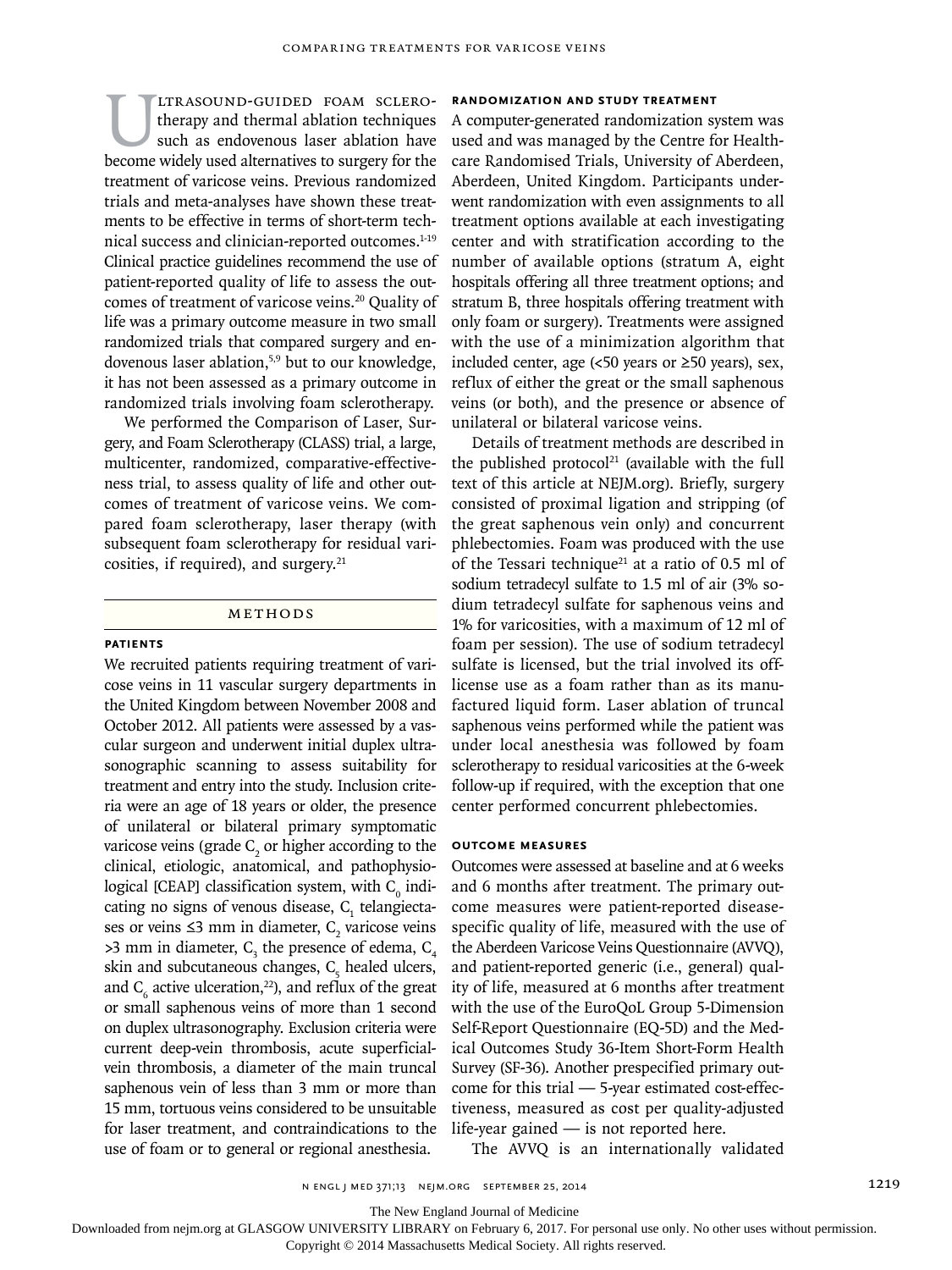change-responsive tool for the assessment of quality of life in patients with varicose veins.<sup>20,23-26</sup> It consists of 12 questions and a set of mannequin legs on which participants are asked to draw their veins. Scores range from 0 to 100, with higher scores indicating a worse quality of life. The EQ-5D is a standardized index valuation for health status; it includes five dimensions (mobility, self-care, usual activities, pain or discomfort, and anxiety or depression; scores range from −0.594 to 1.000, with higher scores indicating a better quality of life) and a visual analogue scale (EQ-5D VAS; scores range from 0 to 100, with higher scores indicating better health).<sup>27</sup> The SF-36 is a validated and reliable assessment of quality of life and is widely used for a variety of clinical conditions.28 The 36 questions assess eight domains and yield two summary scores (the physical component and the mental component), with each summary score ranging from 0 to 100 and higher scores indicating greater well-being. For all these measures of quality of life, minimal clinically important differences after treatment for varicose veins are not known.

Secondary outcomes were as follows: clinical success at 6 weeks and 6 months, as measured by the proportion of patients with residual varicose veins (assessed by the participant and the nurse), venous clinical severity score (a score composed of nine categories relating to symptoms or signs of venous disease and one category relating to the use of compression; scores range from 0 [no venous disease] to 30 [most severe venous disease]), and complications (assessed by the surgeon or nurse); quality of life according to the AVVQ, EQ-5D, and SF-36 at 6 weeks; the EQ-5D VAS and the eight SF-36 domains at 6 weeks and 6 months; and ablation rates of the main trunks of the saphenous vein according to duplex ultrasonography at 6 weeks and 6 months, assessed with the use of a standardized technique<sup>22</sup> and reporting tool by independent, accredited vascular technologists (with the exception of one center where scanning was performed by a surgeon who had not performed the treatment). Blinding with respect to the treatment used was not feasible.

### **Study Oversight**

The trial was approved by the research ethics committee and the Medicines and Healthcare Products Regulatory Authority. Written informed consent was obtained from all participants. The trial was overseen by a trial steering committee and an independent data and safety monitoring committee. Data analysis was performed by statisticians at the Centre for Healthcare Randomised Trials. The project management group (the first six and the last four authors) takes responsibility for the accuracy and completeness of the data, analyses, and reporting and for the fidelity of the study to the protocol.

#### **Statistical Analysis**

An intention-to-treat analysis was performed for the prespecified comparisons of treatment with foam versus surgery, involving participants from strata A and B, and treatment with laser versus surgery, involving participants from stratum A. In addition, we performed a post hoc analysis of laser therapy versus foam sclerotherapy, involving participants from stratum A. The principal analysis of the trial was performed when all participants had completed the 6-month follow-up. Study analyses were conducted according to a prespecified statistical plan (available with the protocol at NEJM.org) with the use of SAS software, version 9.3 (SAS Institute).

To analyze comparisons between groups, we used general linear models with adjustments for covariates used in the minimization algorithm and, where possible, adjustments for baseline scores (AVVQ, EQ-5D, SF-36, and venous clinical severity scores). No adjustment was prespecified for multiple comparisons. However, for the secondary outcome measures presented here, we consider differences to be significant only for P values of less than 0.005. We analyzed the continuous outcomes with mixed-model repeatedmeasures analysis, with a compound-symmetry covariance matrix and with center fitted as a random effect. Saphenous-vein ablation rates were analyzed with the use of ordinal logistic regression, and rates of complications were analyzed with the use of binary logistic regression. Sensitivity analyses (see Table S1 in the Supplementary Appendix, available at NEJM.org) were carried out in the case of missing AVVQ responses at 6 months.29

The initial planned sample size was 1015 patients, which, at a two-sided 5% significance level, would provide more than 90% power to detect a difference of 0.25 SD in the AVVQ score for the comparison of foam sclerotherapy with surgery,  $30,31$ 

The New England Journal of Medicine

Downloaded from nejm.org at GLASGOW UNIVERSITY LIBRARY on February 6, 2017. For personal use only. No other uses without permission.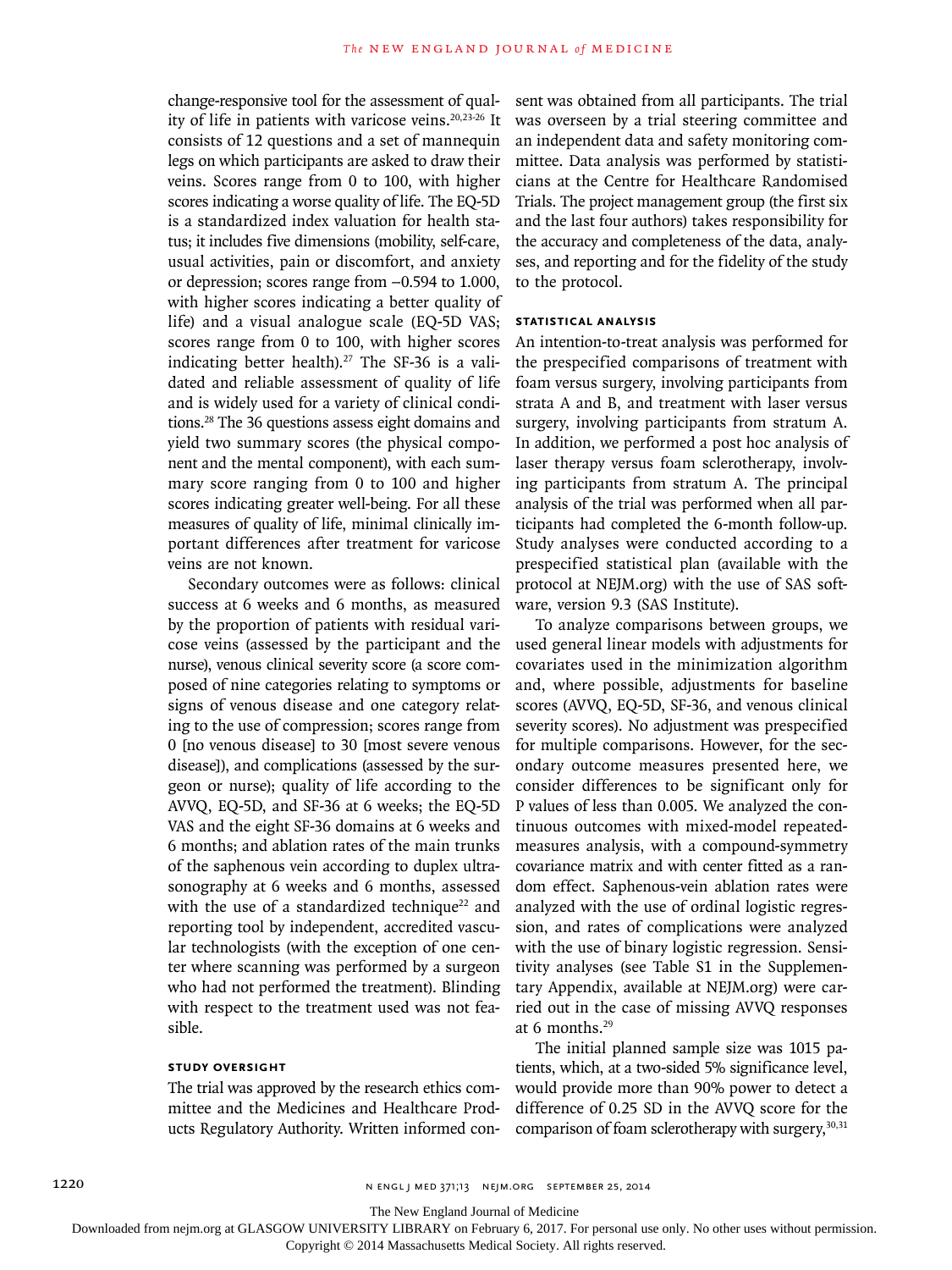and 80% power to detect a difference of 0.25 SD in the AVVQ score for the comparison of laser with surgery. The data and safety monitoring committee and trial steering committee approved a revised recruitment target of 779 patients on the basis of data showing that the correlation between the AVVQ score at baseline and at 6 months was better than originally assumed. Only the data and safety monitoring committee was aware of the outcome data according to group assignment during the trial.

## **RESULTS**

### **Patients and Treatment**

Of 6592 participants referred from primary care for consideration of treatment, 3369 (51.1%) met the eligibility criteria, of whom 798 (23.7%) consented to participation in the trial (Fig. 1) and 785 were included in the trial. The reasons for ineligibility and the reasons that eligible patients declined randomization are summarized in Table S2 in the Supplementary Appendix. Most ineligible participants did not require treatment of the truncal saphenous veins (i.e., the patients were asymptomatic or did not have reflux) or had recurrent varicose veins. Most of the eligible participants who declined to undergo randomization had a preference for a specific treatment. Baseline demographic and clinical data for the three groups are shown in Table 1. Baseline characteristics were generally similar among the groups, with the following exceptions: the diameter of the great saphenous vein was larger in the laser group than in the foam group  $(P=0.008)$ , the incidence of reflux below the knee was greater in the foam group than in the laser group  $(P=0.03)$ , and the incidence of deep venous reflux was less in the surgery group than in the foam group  $(P=0.006)$ . The proportion of treated participants who received their assigned treatment was 97% in the laser group, 93% in the foam group, and 87% in the surgery group. Fully trained staff surgeons performed 73% of the laser procedures, 77% of the foam procedures, and 59% of the surgical procedures; the remaining procedures were performed by surgical trainees. A mean of 83 J per square centimeter was achieved per laser pulse. Participants who were randomly assigned to treatment with foam or laser had the option of treatment with foam for any residual varicosities at the 6-week follow-up assessment; such treatment was

performed in 38% of participants in the foam group and 31% of participants in the laser group.

#### **Primary Outcomes**

Table 2 summarizes results for the primary outcome measures. At 6 months, the AVVQ score in the foam group was significantly higher (indicating a worse disease-specific quality of life) than that in the surgery group, but the difference was moderate (effect size, −1.74; 95% confidence interval [CI], −2.97 to −0.50; P=0.006). The improvement in the AVVQ score in the laser group did not differ significantly from that in the surgery group. There were no significant differences between the groups in the EQ-5D score or the SF-36 physical component score. For the post hoc analysis of treatment with laser versus foam, the only significant difference was in the SF-36 mental component score, which was slightly higher (better generic quality of life) in the laser group than in the foam group (effect size, 1.54; 95% CI, 0.01 to 3.06;  $P = 0.048$ ).

Results of a post hoc sensitivity analysis of the primary outcomes, which excluded the data from the center where the largest number of participants had been recruited, were generally similar, except that the AVVQ score was significantly worse in the foam group than in the laser group  $(P=0.02)$ , and the SF-36 mental component score was worse in the surgery group than in the laser group  $(P=0.04)$  (see Table S3 in the Supplementary Appendix).

# **Secondary Outcomes**

# *Quality of Life*

Table S4 in the Supplementary Appendix shows results for secondary quality-of-life outcomes. At 6 weeks, significant between-group differences (P<0.005) included a lower AVVQ score (indicating a better disease-specific quality of life) in the surgery group than in the foam group (effect size, −2.3; 95% CI, −3.7 to −0.9) and lower SF-36 scores (indicating a worse generic quality of life) in the surgery group than in the laser group for the domains of bodily pain (effect size, −2.7; 95% CI, −4.4 to −0.9), vitality (effect size, −2.3; 95% CI, −3.9 to −0.8), role limitations due to emotional health (effect size, −2.4; 95% CI, −4.0 to −0.8), and role limitations due to physical health (effect size, −3.5; 95% CI, −5.2 to −1.8). These four SF-36 domain scores did not differ significantly (with P<0.005 considered to indicate statistical signifi-

The New England Journal of Medicine

Downloaded from nejm.org at GLASGOW UNIVERSITY LIBRARY on February 6, 2017. For personal use only. No other uses without permission.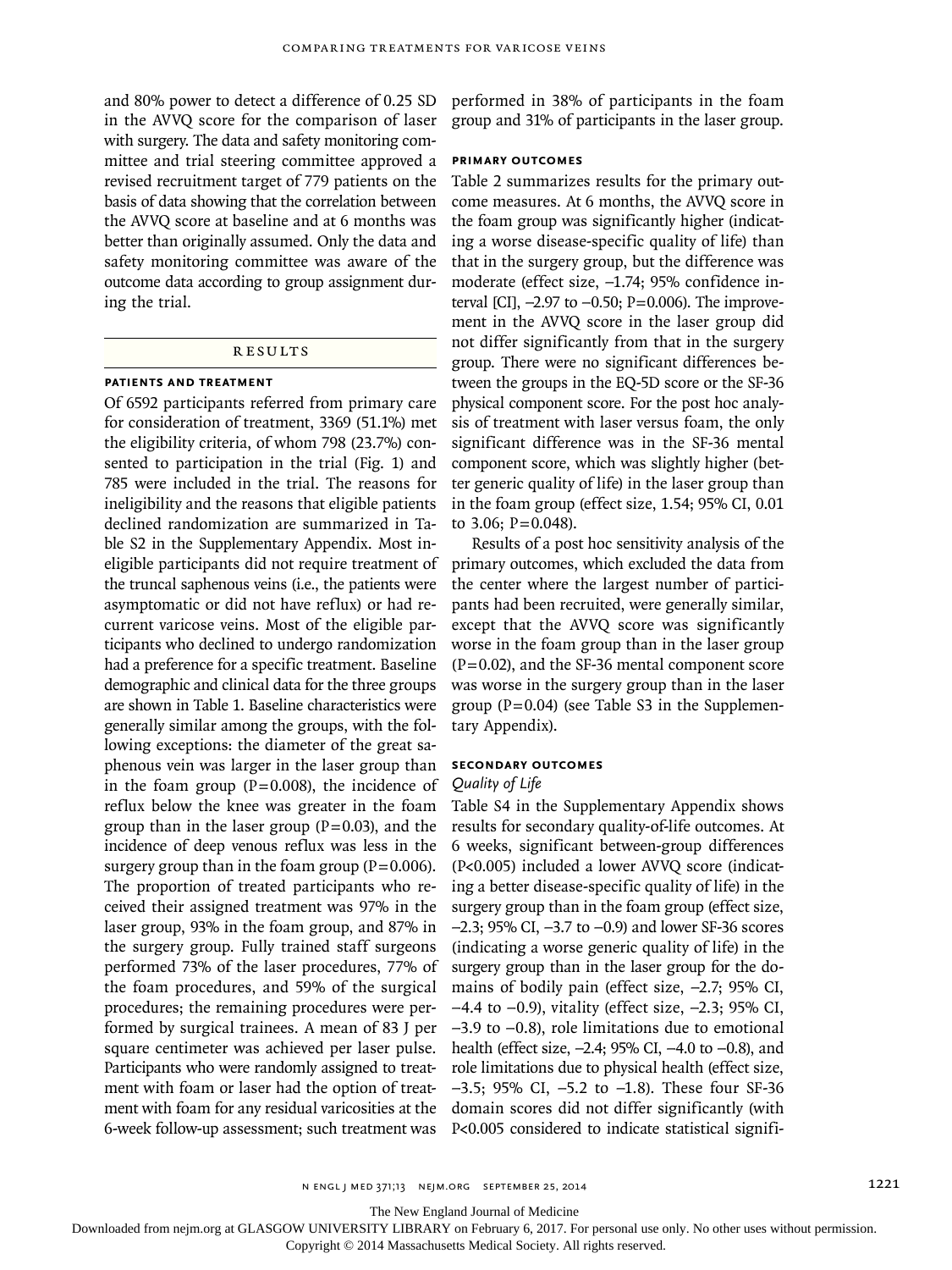

diameter (5 participants), recurrent varicose veins (3 participants), or coexisting conditions or lack of reflux (5 participants).

hoc comparisons of laser treatment versus foam treatment, only the EQ-5D score was significantly lower (indicating a worse generic quality of life) in the foam group at 6 weeks (0.044; 95% CI, 0.014 to 0.074).

# *Clinical Outcomes*

The venous clinical severity score was moderately but significantly lower (indicating less residual venous disease) in the surgery group than the foam group after 6 weeks, but there was no significant difference at 6 months (see Table S5 in

cance) between groups at 6 months. For the post the Supplementary Appendix). There was no significant difference in this score between the laser and the surgery groups or between the laser and the foam groups at either time.

> At both 6 weeks and 6 months, there were fewer residual varicose veins, as assessed by both participants and nurses, in the surgery group than in the foam group, but the differences were small. There were fewer residual varicose veins in the surgery group than in the laser group at 6 weeks, but not at 6 months, as reported by the nurses but not the participants. There were no significant differences between the laser and the foam

The New England Journal of Medicine

Downloaded from nejm.org at GLASGOW UNIVERSITY LIBRARY on February 6, 2017. For personal use only. No other uses without permission.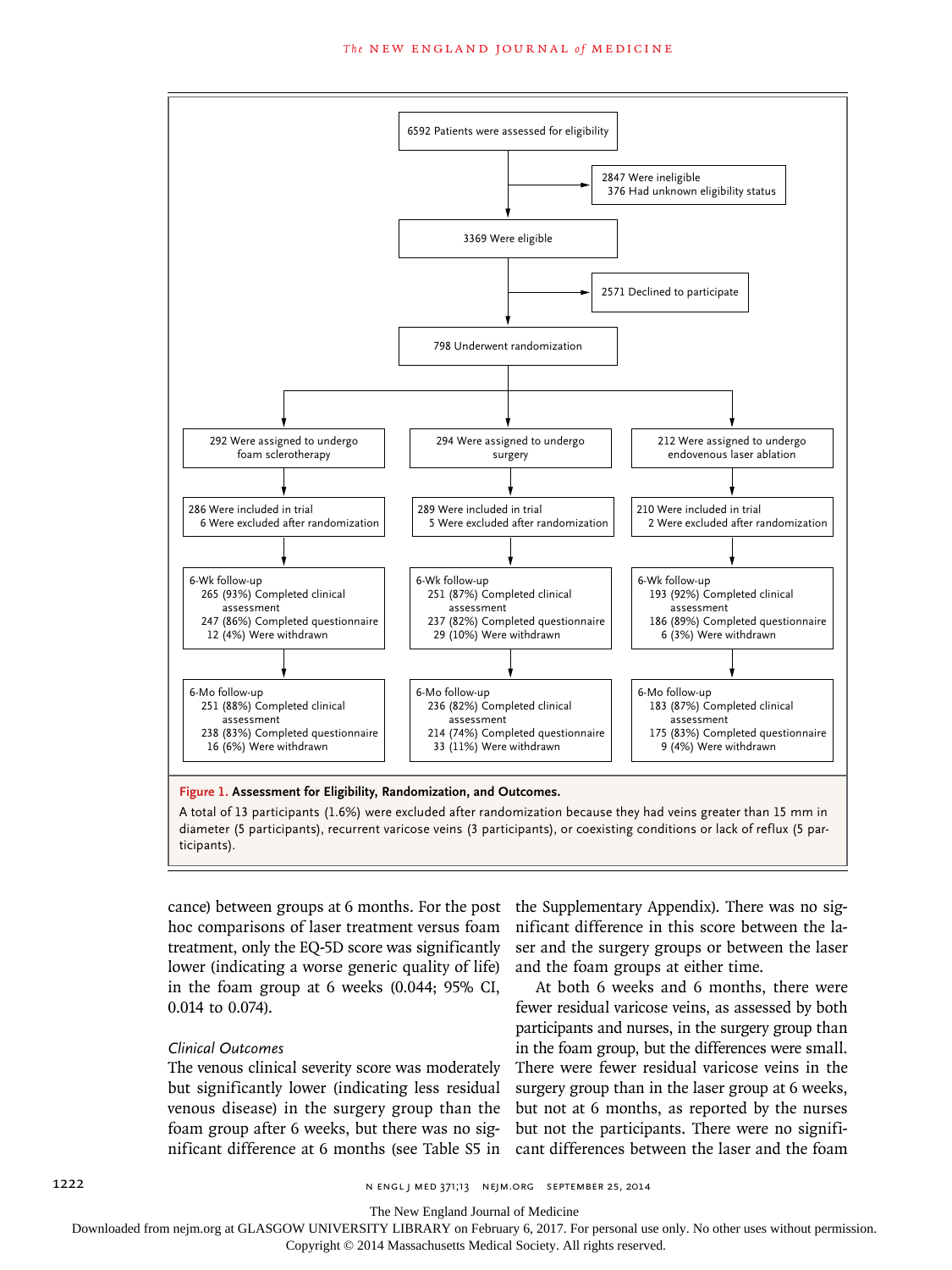| Table 1. Baseline Characteristics of the Study Participants According to Treatment Group.* |                                   |                           |                                     |  |  |
|--------------------------------------------------------------------------------------------|-----------------------------------|---------------------------|-------------------------------------|--|--|
| Characteristic                                                                             | <b>Laser Group</b><br>$(N = 210)$ | Foam Group<br>$(N = 286)$ | <b>Surgery Group</b><br>$(N = 289)$ |  |  |
| $Age - yr$                                                                                 | $49.7 \pm 14.4$                   | $49.0 \pm 13.3$           | $49.2 \pm 13.7$                     |  |  |
| Female sex — no. $(%)$                                                                     | 120(57.1)                         | 162(56.6)                 | 163 (56.4)                          |  |  |
| Body-mass indext                                                                           | $27.0 + 4.6$                      | $27.1 + 4.4$              | $27.7 + 4.7$                        |  |  |
| Unilateral involvement - no. (%)                                                           | 153 (72.9)                        | 215(75.2)                 | 196 (67.8)                          |  |  |
| Previous deep-vein thrombosis - no. (%)                                                    | 6(2.9)                            | 4(1.4)                    | 9(3.1)                              |  |  |
| Saphenous-vein involvement                                                                 |                                   |                           |                                     |  |  |
| Great saphenous vein - no. (%)                                                             | 182 (86.7)                        | 232(81.1)                 | 239 (82.7)                          |  |  |
| Widest diameter - mm <sup>*</sup>                                                          | $9.1 \pm 3.1$                     | $8.4 \pm 2.7$             | $8.7 \pm 2.8$                       |  |  |
| Reflux above the knee only — no. $(\%)$                                                    | 151(96.2)                         | 169(93.9)                 | 180 (98.4)                          |  |  |
| Reflux above and below the knee - no. $(\%)$                                               | 6(3.8)                            | 11(6.1)                   | 3(1.6)                              |  |  |
| Small saphenous vein - no. (%)                                                             | 14(6.7)                           | 21(7.3)                   | 21(7.3)                             |  |  |
| Widest diameter - mm                                                                       | $7.1 \pm 1.7$                     | $7.6 \pm 2.2$             | $7.7 \pm 3.3$                       |  |  |
| Deep venous reflux — no. $(\%)$                                                            | 28(13.7)                          | 47(16.8)                  | 25(8.9)                             |  |  |
| CEAP classification - no. (%)                                                              |                                   |                           |                                     |  |  |
| C <sub>2</sub> , varicose veins > 3 mm in diameter                                         | 113(54.1)                         | 169(59.1)                 | 147(51.2)                           |  |  |
| $C_3$ , edema                                                                              | 28(13.4)                          | 35(12.2)                  | 39 (13.6)                           |  |  |
| C <sub>4</sub> , skin and subcutaneous changes                                             | 56 (26.8)                         | 74 (25.9)                 | 90(31.4)                            |  |  |
| $C_5$ or $C_6$ , skin changes with healed or active venous ulcer                           | 12(5.7)                           | 8(2.8)                    | 11(3.8)                             |  |  |

\* Plus–minus values are means ±SD. CEAP denotes clinical, etiologic, anatomical, and pathophysiological.

† The body-mass index is the weight in kilograms divided by the square of the height in meters.

‡ For the comparison between the laser and foam groups, P=0.008.

 $\int$  For the comparison between the foam and surgery groups, P=0.02.

 $\P$  For the comparison between the foam and surgery groups, P=0.006.

groups at 6 weeks, but there were fewer residual veins in the laser group than in the foam group at 6 months, as reported by the participants (but not the nurses) (see Table S5 in the Supplementary Appendix).

The frequency of completely successful ablation of great saphenous veins was significantly higher among participants who were randomly assigned to surgery (84.4%) or laser treatment (83.0%) than among those assigned to foam treatment (54.6%, P<0.001 for both comparisons). There was no significant difference in success rates between the surgery and the laser groups (Table 3).

#### *Complications*

Serious and nonserious adverse events are shown in Table 4. There were no significant differences between groups in the number of serious adverse events (see Table S6 in the Supplementary Appendix for details of serious adverse events). The frequency of any procedural complications

(i.e., complications occurring during treatment) was lower in the laser group (1.0%) than in the foam group (6.2%) or the surgery group (7.1%) (P<0.001 for both comparisons). At 6 weeks and 6 months, the frequency of overall complications (predominantly lumpiness and skin staining) was greatest in the foam group; the complication rate was significantly greater in the foam group than in the surgery group or the laser group at 6 weeks and was significantly greater in the foam group than in the surgery group at 6 months.

#### Discussion

In this multicenter trial comparing foam sclerotherapy or laser treatment with surgery for the treatment of primary varicose veins, quality-oflife measures at 6 months did not differ substantially between groups. However, patients treated with foam had moderately worse outcomes on a

The New England Journal of Medicine

Downloaded from nejm.org at GLASGOW UNIVERSITY LIBRARY on February 6, 2017. For personal use only. No other uses without permission.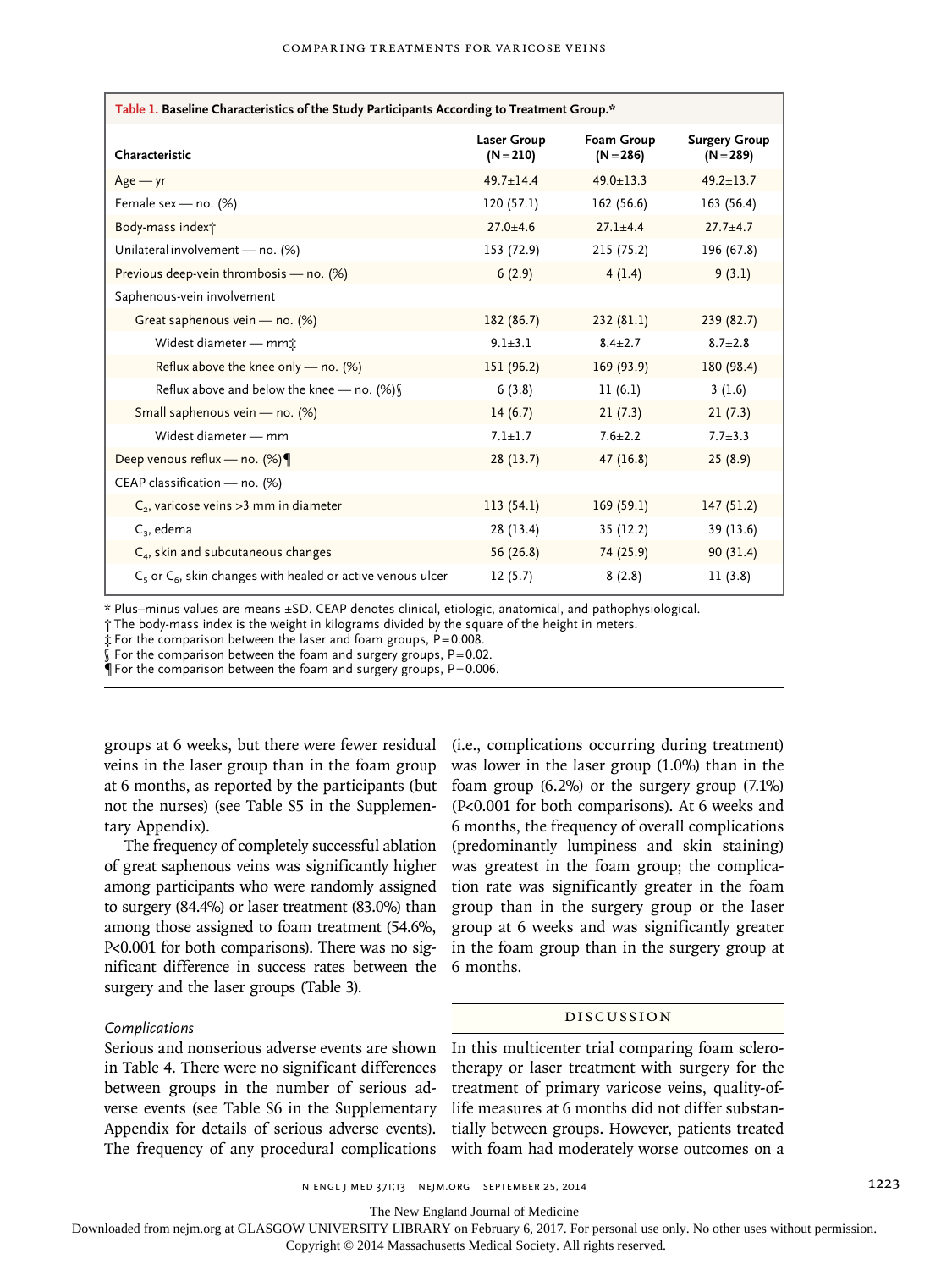| Table 2. Estimates of Treatment Effect on Primary Quality-of-Life Outcomes.* |                               |                              |                                        |                                          |                                                            |                                       |
|------------------------------------------------------------------------------|-------------------------------|------------------------------|----------------------------------------|------------------------------------------|------------------------------------------------------------|---------------------------------------|
| Measure                                                                      | Laser<br>Group<br>$(N = 210)$ | Foam<br>Group<br>$(N = 286)$ | <b>Surgery</b><br>Group<br>$(N = 289)$ | <b>Surgery</b><br>vs. Foam;              | <b>Surgery</b><br>vs. Laser <sup>*</sup>                   | Laser<br>vs. Foam f                   |
|                                                                              |                               | score                        |                                        |                                          | effect size (95% CI)                                       |                                       |
| AVVQ                                                                         |                               |                              |                                        |                                          |                                                            |                                       |
| <b>Baseline</b>                                                              | $17.8 + 9.1$                  | $17.6 + 9.9$                 | $18.2 + 9.1$                           |                                          |                                                            |                                       |
| 6 Mo after treatment                                                         | $7.9 + 8.4$                   | $9.1 \pm 7.9$                | $7.8 \pm 7.5$                          | $-1.7$ (-3.0 to -0.5) -0.6 (-2.2 to 0.9) |                                                            | $-1.1$ ( $-2.6$ to 0.4)               |
| EO-5D**                                                                      |                               |                              |                                        |                                          |                                                            |                                       |
| <b>Baseline</b>                                                              | $0.792 + 0.168$               | $0.803 + 0.177$              | $0.784 + 0.175$                        |                                          |                                                            |                                       |
| 6 Mo after treatment                                                         | $0.903 + 0.171$               | $0.895 + 0.174$              | $0.881 + 0.202$                        | 0.005<br>$(-0.025$ to $0.035)$           | $-0.015$<br>$(-0.051$ to $0.021)$                          | 0.025<br>$(-0.010 \text{ to } 0.059)$ |
| SF-36 physical component††                                                   |                               |                              |                                        |                                          |                                                            |                                       |
| <b>Baseline</b>                                                              | $48.6 + 7.8$                  | $48.9 + 8.0$                 | $48.2 + 8.6$                           |                                          |                                                            |                                       |
| 6 Mo after treatment                                                         | $52.6 + 7.3$                  | $52.3 + 8.5$                 | $52.4 \pm 8.9$                         | $1.0$ (-0.2 to 2.3)                      | $0.1$ (-1.4 to 1.6)                                        | $0.7$ (-0.8 to 2.1)                   |
| SF-36 mental component † †                                                   |                               |                              |                                        |                                          |                                                            |                                       |
| <b>Baseline</b>                                                              | $51.9 + 9.0$                  | $52.4 + 8.7$                 | $51.2 + 9.4$                           |                                          |                                                            |                                       |
| 6 Mo after treatment                                                         | $53.5 + 7.7$                  | $52.2 + 9.1$                 | $52.1 \pm 8.6$                         |                                          | 0.2 $(-1.1 \text{ to } 1.6)$ -1.3 $(-2.9 \text{ to } 0.2)$ | 1.5 (0.0 to 3.1) $\ddagger \ddagger$  |

Plus–minus values are means  $\pm$ SD.

† The comparison includes participants from stratum A (eight hospitals offering all three treatment options) and stratum B (three hospitals offering treatment with only foam or surgery).

The comparison includes participants from stratum A only.

The post hoc comparison of laser versus foam includes participants from stratum A only.

¶ The Aberdeen Varicose Veins Questionnaire (AVVQ) consists of 12 questions and a leg diagram assessing disease-specific quality of life, with scores ranging from 0 (best) to 100 (worst).

 $P = 0.006$ .

The EuroQoL Group 5-Dimension Self-Report Questionnaire (EQ-5D) consists of five questions, each with three response options, with scores ranging from −0.594 (worst) to 1 (best).

†† The Medical Outcomes Study 36-Item Short-Form Health Survey (SF-36) comprises a physical component summary score and a mental component summary score, each consisting of the sum of four individual physical domains, with scores ranging from 0 (worst) to 100 (best).

‡‡ P=0.048.

measure of disease-specific quality of life (AVVQ) than did those who underwent surgery. These differences were small, and their clinical importance is uncertain.

The frequency of complications (e.g., lumpiness, skin staining, and numbness) was lower after treatment with laser than after treatment with either foam or surgery; these differences are likely to have affected quality of life. However, the use of foam sclerotherapy for residual varicosities in a third of the participants in the laser group at 6 weeks may have attenuated early quality-of-life benefits associated with this treatment as compared with treatment with foam or surgery.<sup>31</sup>

The baseline scores and overall improvements in quality of life that we observed were similar to those reported in smaller European randomized trials, supporting the generalizability of our findings.2,5,6,8-10,12,32 The nature and frequency of complications were also similar to those previously reported in the literature.<sup>1-16</sup>

The three groups had similar improvements in the venous clinical severity score at 6 months. However, successful ablation of the great saphenous veins at 6 weeks occurred significantly less often after foam treatment (complete ablation, 55%; partial ablation with a patent segment and no reflux, 23%) than after either surgery (complete ablation, 84%; partial ablation, 6%) or laser treatment (complete ablation, 83%; partial ablation, 8%). Observed ablation rates, in particular for foam sclerotherapy, were lower than the rates in some previous studies, which used less strict definitions of success, $1,6,10,14$  but were similar to the rates reported in two randomized trials that

The New England Journal of Medicine

Downloaded from nejm.org at GLASGOW UNIVERSITY LIBRARY on February 6, 2017. For personal use only. No other uses without permission.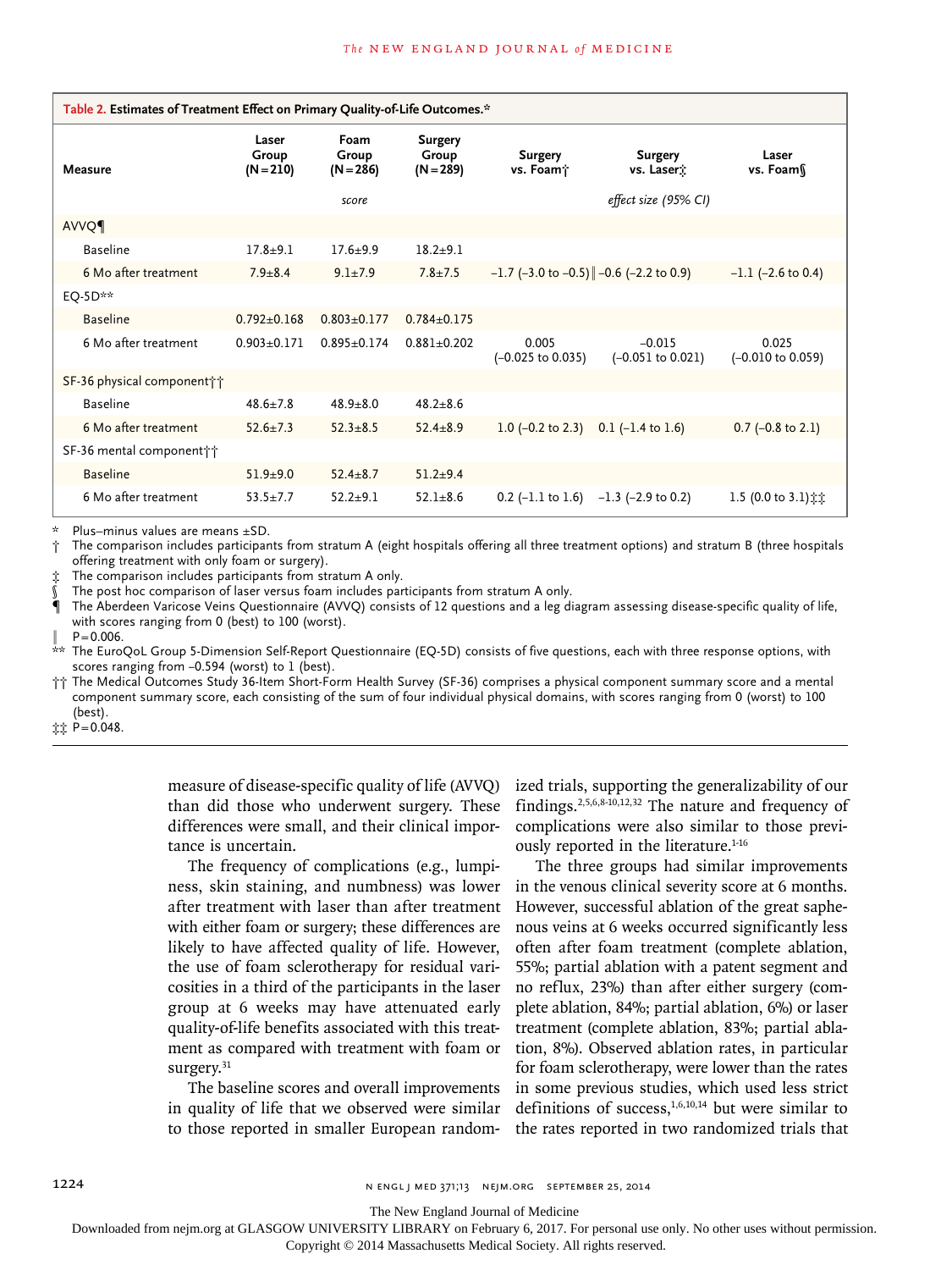| *.Table 3. Estimates of the Success of Ablation of the Great Saphenous Vein According to Treatment Group |                |               |                         |                             |                              |                   |
|----------------------------------------------------------------------------------------------------------|----------------|---------------|-------------------------|-----------------------------|------------------------------|-------------------|
| Variable                                                                                                 | Laser<br>Group | Foam<br>Group | <b>Surgery</b><br>Group | <b>Surgery</b><br>vs. Foam; | <b>Surgery</b><br>vs. Laserx | Laser<br>vs. Foam |
|                                                                                                          |                |               |                         |                             | odds ratio (95% CI)          |                   |
| At 6 wk                                                                                                  |                |               |                         |                             |                              |                   |
| No. of patients                                                                                          | 153            | 205           | 192                     |                             |                              |                   |
| Complete success - no. (%)                                                                               | 127 (83.0)     | 112 (54.6)    | 162 (84.4)              |                             |                              |                   |
| Partial success without reflux $-$ no. (%)                                                               | 13(8.5)        | 47 (22.9)     | 12(6.3)                 |                             |                              |                   |
| Partial success with reflux $-$ no. (%)                                                                  | 10(6.5)        | 9(4.4)        | 9(4.7)                  |                             |                              |                   |
| Failure — no. $(\%)$                                                                                     | 3(2.0)         | 37(18.0)      | 9(4.7)                  | 5.1 $(3.1-8.5)$             | $1.2(0.6-2.3)$               | 3.1 $(1.8-5.4)$   |
| At 6 mo                                                                                                  |                |               |                         |                             |                              |                   |
| No. of patients                                                                                          | 141            | 182           | 173                     |                             |                              |                   |
| Complete success - no. (%)                                                                               | 116(82.3)      | 79 (43.4)     | 135 (78.0)              |                             |                              |                   |
| Partial success without reflux $-$ no. (%)                                                               | 13(9.2)        | 35 (19.2)     | 4(2.3)                  |                             |                              |                   |
| Partial success with reflux $-$ no. (%)                                                                  | 3(2.1)         | 9(4.9)        | 20(11.6)                |                             |                              |                   |
| Failure — no. $(\%)$                                                                                     | 9(6.4)         | 59 (32.4)     | 14(8.1)                 | 4.9 $(3.1 - 7.9)$           | $0.8(0.4-1.5)$               | 4.8 $(2.8-8.5)$   |

\* Complete success was defined as complete occlusion at the treated vein, partial success as a patent segment of treated vein with or without reflux, and failure as more than one patent segment.

† The comparison includes participants from strata A and B.

‡ The comparison includes participants from stratum A only.

§ The post hoc comparison of laser versus foam includes participants from stratum A only.

¶ P≤0.01.

used definitions of technical success that were similar to ours.<sup>12,15</sup> In contrast to the assessment of ablation in previous trials, we determined whether ablation was complete or partial on the basis of duplex ultrasound scans obtained by independent, accredited vascular technologists rather than by the surgeons who had performed the treatment. The disparity between clinical measures of success and technical success observed in this study has also been observed in other trials of treatment for varicose veins.18,19

For patients undergoing laser treatment, concurrent treatment of varicosities remains controversial.16 A previous, single-center trial showed significant improvements in the AVVQ score at 6 weeks among patients who underwent phlebectomy concomitantly with laser therapy, as compared with those who underwent laser therapy alone.33 In our study, participants in the laser group received treatment directed to the main saphenous vein, without concomitant phlebectomies (except at one center). We found no significant differences in the AVVQ score among patients undergoing laser treatment versus surgery at 6 weeks, despite the use of concomitant phlebectomies in the surgery group.

The limitations of our study should be acknowledged. First, it was not feasible for the participants or assessors to be kept unaware of the assigned treatment. Second, we did not include a group of patients assigned to a sham procedure and thus cannot assess the effect of treatment relative to such a control. Third, eight comparisons involved primary outcomes, and a large number of comparisons involved secondary outcomes; thus, it is likely that some differences may have occurred by chance. We considered differences for secondary outcome measures to be significant only for P values of less than 0.005. Fourth, longer follow-up is needed to assess the durability of effects. Finally, although radiofrequency ablation is also used to treat varicose veins, we did not include this method in our trial; other studies have suggested that it results in clinical outcomes similar to those associated with laser treatment.<sup>16</sup>

In conclusion, our multicenter trial comparing the clinical effectiveness of endovenous laser ablation, foam sclerotherapy, and surgery for the treatment of varicose veins showed no clinically substantial between-group differences in quality of life. Moderate differences in disease-specific quality of life favored surgery over treatment

The New England Journal of Medicine

Downloaded from nejm.org at GLASGOW UNIVERSITY LIBRARY on February 6, 2017. For personal use only. No other uses without permission.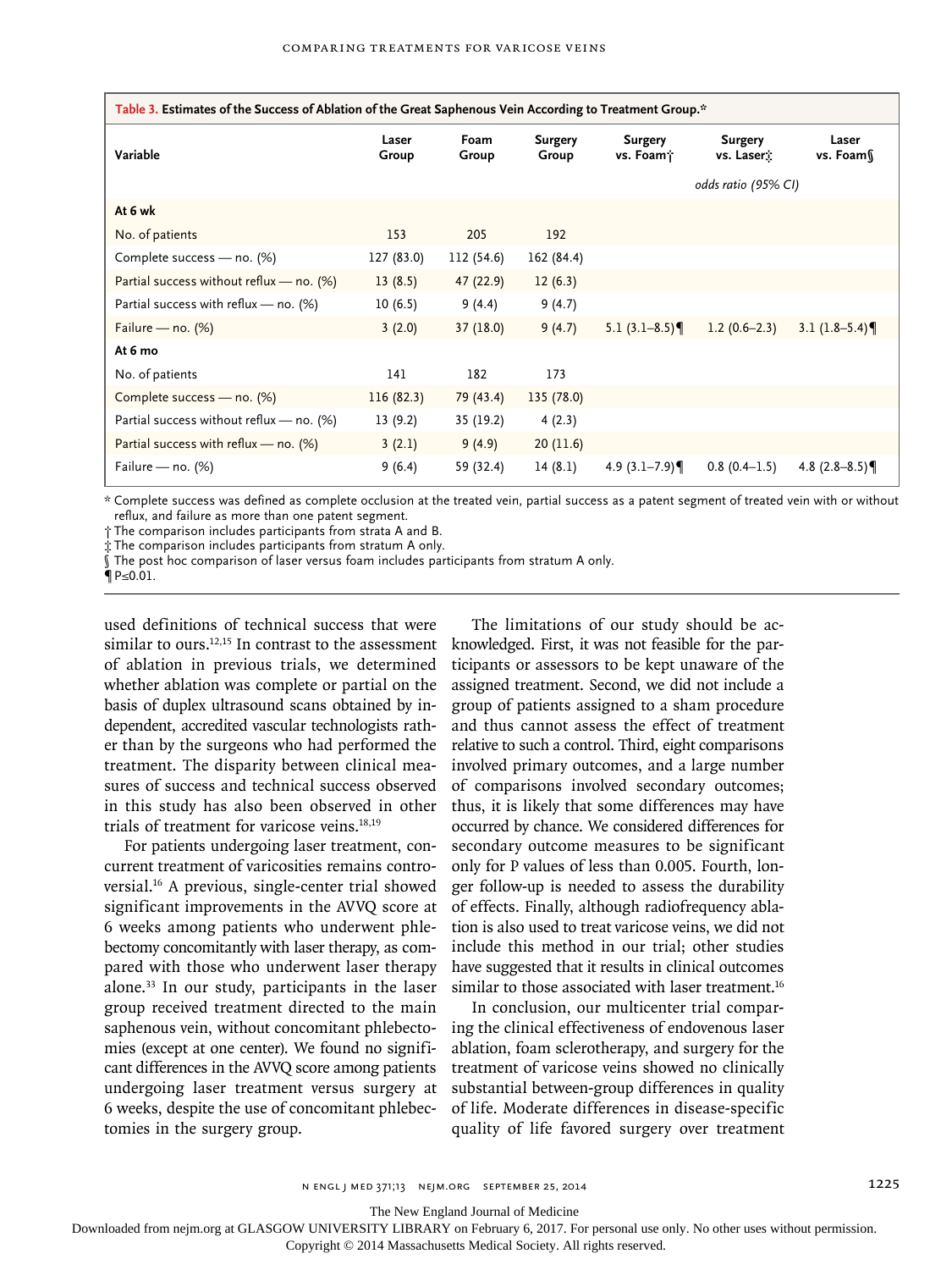| Table 4. Serious Adverse Events and Other Complications According to Treatment Group.* |                               |                                       |                            |  |  |  |
|----------------------------------------------------------------------------------------|-------------------------------|---------------------------------------|----------------------------|--|--|--|
| Event                                                                                  | <b>Laser Group</b>            | <b>Foam Group</b>                     | <b>Surgery Group</b>       |  |  |  |
|                                                                                        | number/total number (percent) |                                       |                            |  |  |  |
| Serious adverse events overall                                                         | 7/210(3.3)                    | 11/286(3.8)                           | 10/289(3.5)                |  |  |  |
| Serious adverse events related to treatment                                            | 2/210(1.0)                    | 3/286(1.0)                            | $4/289$ (1.4)              |  |  |  |
| Other complications                                                                    |                               |                                       |                            |  |  |  |
| Any procedural complication during treatment                                           | 2/205(1.0)                    | 17/275 (6.2) <sup>+</sup>             | 19/267 (7.1) $\dagger$     |  |  |  |
| Any complication at 6 wk                                                               | 103/193 (53.4)                | 219/265 (82.6) $\dagger$              | 168/251 (66.9):            |  |  |  |
| Any complication at 6 mo                                                               | 89/183 (48.6)                 | 144/251 (57.4) \                      | 109/236 (46.2)             |  |  |  |
| Numbness at 6 wk                                                                       | $22/193$ (11.4)               | 15/265(5.7)                           | $45/251$ (17.9)            |  |  |  |
| Numbness at 6 mo                                                                       | 17/183(9.2)                   | 10/251(4.0)                           | 37/236 (15.6)              |  |  |  |
| Persistent bruising at 6 wk                                                            | 10/193(5.2)                   | 49/265 (18.5) $\dagger$               | 32/251 (12.7) :            |  |  |  |
| Persistent bruising at 6 mo                                                            | 25/183 (13.6)                 | 38/251 (15.2)                         | 40/236 (17.0)              |  |  |  |
| Persistent tenderness and discomfort at 6 wk                                           | 41/193(21.2)                  | 122/265 (46.0) +                      | 79/251 (31.5) <sup>+</sup> |  |  |  |
| Skin loss or ulceration at 6 wk                                                        | 0/193                         | 2/265(0.8)                            | 1/251(0.4)                 |  |  |  |
| Skin loss or ulceration at 6 mo                                                        | 1/183(0.6)                    | 2/251(0.8)                            | 0/236                      |  |  |  |
| Lumpiness at 6 wk                                                                      | 36/193 (18.7)                 | 171/265 (64.5) ***                    | 83/251 (33.1) $\ddagger$   |  |  |  |
| Lumpiness at 6 mo                                                                      | 25/183 (13.6) §               | 67/251 (26.6) $\uparrow^{\star\star}$ | $17/236$ (7.2) $\ddagger$  |  |  |  |
| Development of thread vein at 6 wk                                                     | 10/193(5.2)                   | 27/265 (10.2) $\ddagger$              | 21/251(8.4)                |  |  |  |
| Development of thread vein at 6 mo                                                     | 24/183(13.2)                  | 34/251 (13.6)                         | 26/236 (11.0)              |  |  |  |
| Skin staining at 6 wk                                                                  | 18/193(9.3)                   | 105/265 (39.6) $\dagger$ **           | 20/251 (8.0)               |  |  |  |
| Skin staining at 6 mo                                                                  | 32/183 (17.4) §               | 92/251 (36.6) ***                     | 24/236 (10.2)              |  |  |  |

\* The comparison between the foam group and the surgery group includes participants from strata A and B; the comparison between the surgery group and the laser group includes participants from stratum A only. The post hoc analysis of the laser group versus the foam group includes participants from stratum A only; 31% of the patients in the laser group also underwent foam treatment of varicosities. Thread veins are small clusters of blue or red veins.

† P<0.001 for the comparison with the laser group.

‡ P<0.05 for the comparison with the laser group.

P<0.05 for the comparison with the surgery group.

¶ P<0.05 for the comparison with the foam group.

P<0.001 for the comparison with the foam group.

\*\* P<0.001 for the comparison with the surgery group.

with foam, and moderate differences in generic quality of life favored laser treatment over foam. All treatments had similar clinical efficacy, but there were fewer complications after laser treatment, and ablation rates were lower after treatment with foam.

The views expressed in this article are those of the authors and do not necessarily reflect the views of the National Institute for Health Research, the National Health Service, the Department of Health, or the funders that provided institutional support for this study.

Supported by a grant from the Health Technology Assessment Programme of the National Institute for Health Research (06/45/02). The Health Services Research Unit is funded by the Chief Scientist Office of the Scottish Government Health Directorate.

Disclosure forms provided by the authors are available with the full text of this article at NEJM.org.

We thank Janice Cruden for her secretarial support and data management; Gladys McPherson and the programming team at the Centre for Healthcare Randomised Trials; Tracey Davidson, Lynda Constable, Jackie Ellington, Laura Elliott, and Yvonne Fernie for help with scoring the Aberdeen Varicose Vein Questionnaire; Luke Vale and Laura Ternent, our original economists in the group; members of the Project Management Group for their ongoing advice and support of the trial; members of the study team (Graeme MacLennan, Maria Prior, and Denise Bolsover) who contributed to the behavioral recovery component of the trial; the independent members of the trial steering committee (Alun Davies [chair], Ian Loftus, and Jane Nixon) and the data and safety monitoring committee (Gerry Stansby [chair], Winston Banya, and Marcus Flather); and the staff members at recruitment sites (see the Supplementary Appendix) who facilitated recruitment, treatment, and follow-up of trial participants.

1226 **n engl j med 371;13** n engl j med 371;13 nejm.org September 25, 2014

The New England Journal of Medicine

Downloaded from nejm.org at GLASGOW UNIVERSITY LIBRARY on February 6, 2017. For personal use only. No other uses without permission.